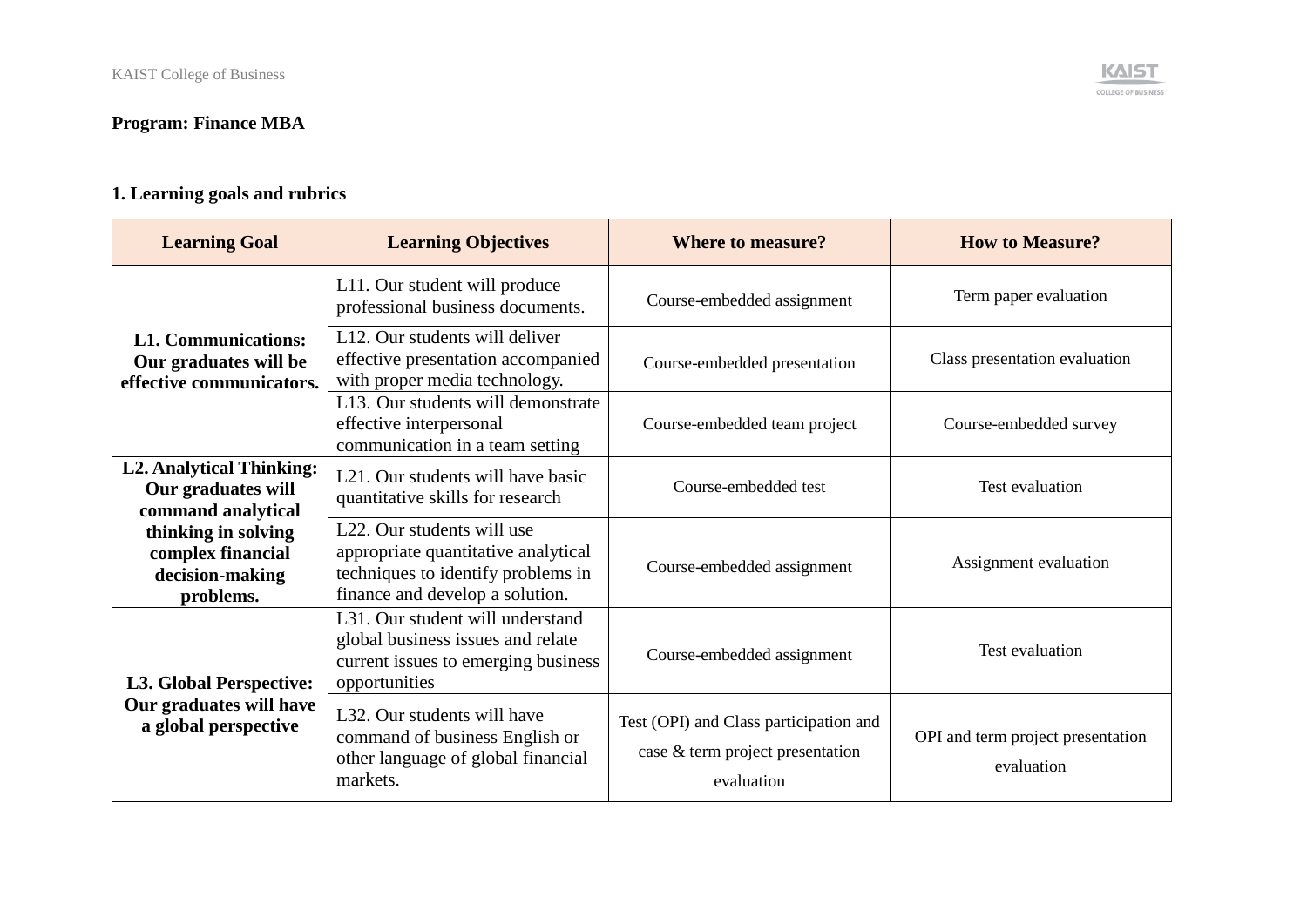

|                                                                                                     | L33. Our students will be able to<br>network and collaborate with<br>global business leaders                                                                  | Course-embedded survey                                | Course-embedded survey                 |
|-----------------------------------------------------------------------------------------------------|---------------------------------------------------------------------------------------------------------------------------------------------------------------|-------------------------------------------------------|----------------------------------------|
| <b>L4. Ethically Conscious</b><br><b>Reasoning: Our</b><br>graduates will<br>understand the gravity | L41. Our student will identify<br>ethical issues in financial services<br>industry and be able to recognize<br>and evaluate alternative courses of<br>action. | Course-embedded case analysis<br>(one of CRI courses) | Class presentation and test evaluation |
| of ethical behavior and<br>corporate social<br>responsibility.                                      | L42. Our students will know the<br>professional code of conduct<br>within their discipline.                                                                   | Course-embedded assignment                            | Class presentation and test evaluation |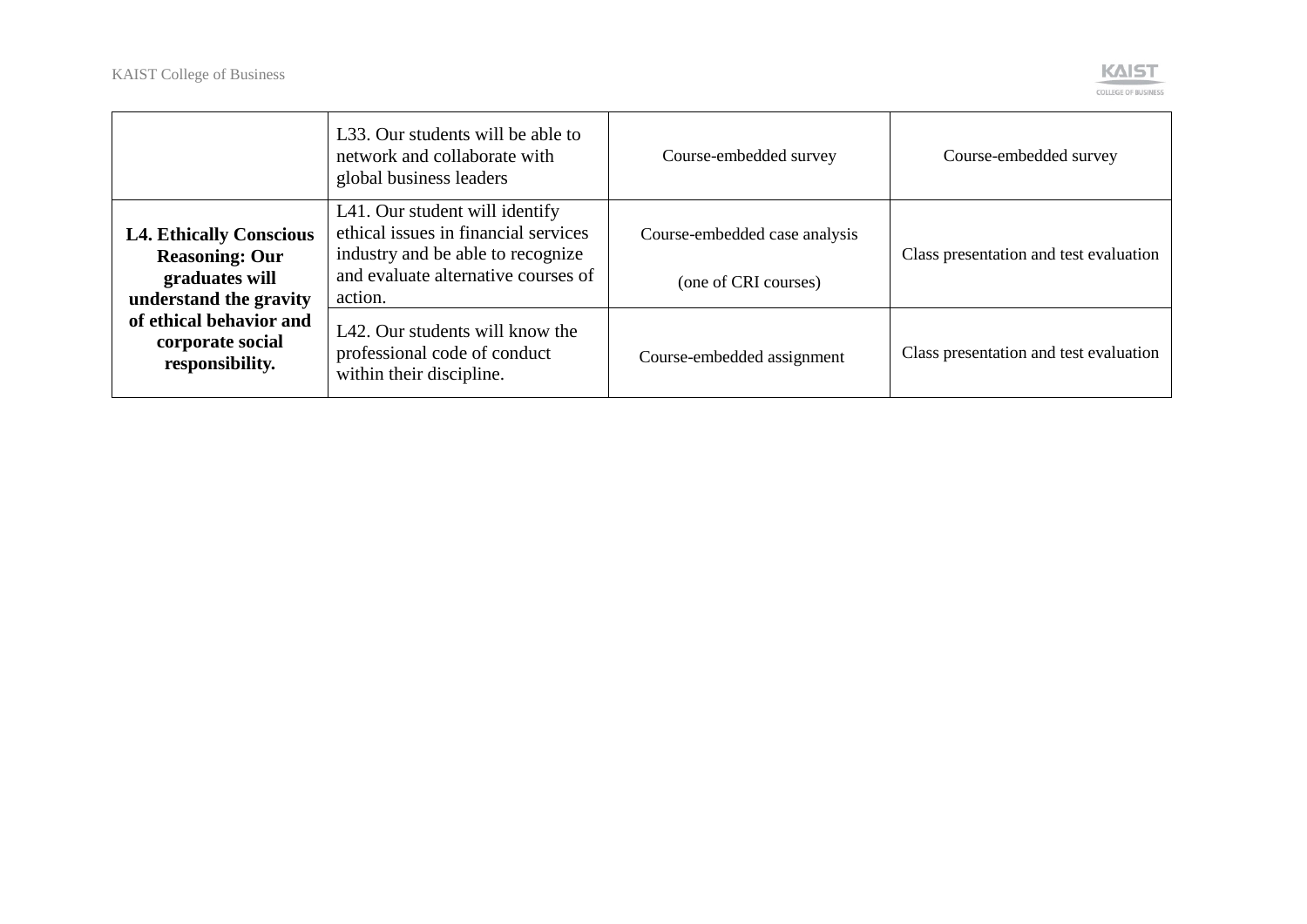$\sim$ 



## **2. Rubric to assess achievements of learning objectives**

| L1. Communications : Our graduates will be effective communicators. |                                                                                                                                |                                                                                                                                                 |                                                                                                                                   |  |
|---------------------------------------------------------------------|--------------------------------------------------------------------------------------------------------------------------------|-------------------------------------------------------------------------------------------------------------------------------------------------|-----------------------------------------------------------------------------------------------------------------------------------|--|
| L11. Our student will produce professional business documents.      |                                                                                                                                |                                                                                                                                                 |                                                                                                                                   |  |
|                                                                     | <b>Performance Level</b>                                                                                                       |                                                                                                                                                 |                                                                                                                                   |  |
| <b>Traits</b>                                                       | 1 (Fails to meet expectations)                                                                                                 | 2 (Meets expectations)                                                                                                                          | <b>3 (Exceeds expectations)</b>                                                                                                   |  |
| 1. Clear introduction and<br>background                             | No or unclear introduction, and<br>of<br>absence<br>background<br>information.                                                 | Provides an introduction, present<br>some but not all of the key<br>background information.                                                     | Provides a coherent introduction<br>and addresses key background<br>issues effectively.                                           |  |
| 2. Discipline-related concepts<br>and issues                        | Discipline-specific concepts and<br>issues are not identified, or they<br>are identified inappropriately.                      | Appropriately addresses most of<br>key<br>discipline-specific<br>the<br>concepts and issues but omits or<br>identifies a few of the minor ones. | Appropriately addresses all key<br>discipline-specific concepts and<br>issues and most of the minor<br>ones.                      |  |
| 3. Internally consistent<br>arguments                               | inconsistent,<br>Arguments<br>are<br>different parts of the paper do not<br>relate well to each other and are<br>inconsistent. | Most arguments are consistent,<br>and most parts of the paper are<br>integrated and consistent.                                                 | Arguments presented in the paper<br>are consistent and the different<br>parts of the paper are well<br>integrated and consistent. |  |
| 4. Logic and organization                                           | Arguments are poorly organized,<br>do not flow well, and are hard to<br>follow.                                                | Most but not all of the arguments<br>well<br>organized,<br>flow<br>are<br>logically, and are easy to follow.                                    | All arguments are well organized,<br>flow logically, and are easy to<br>follow.                                                   |  |
| 5 Consistent conclusions                                            | No or very weak connection<br>between analysis and conclusions                                                                 | Reasonable connection between<br>analysis and conclusions; there<br>may be minor inconsistencies                                                | Very strong connection between<br>analysis and conclusions; there<br>are no inconsistencies.                                      |  |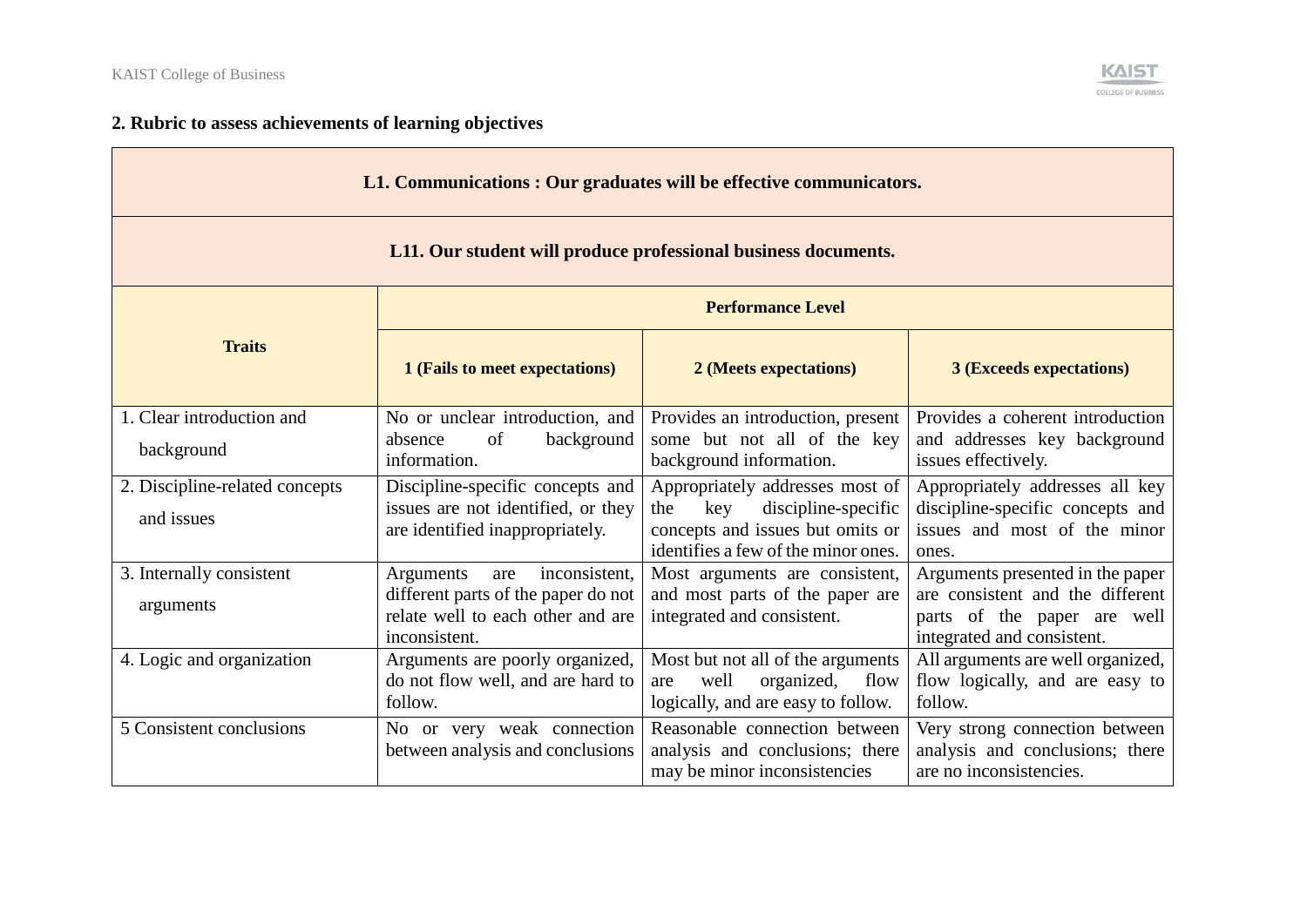

| 6. Style and grammar                     | spelling<br><b>Numerous</b><br>errors;<br>inappropriate grammar, sentence<br>structure, and paragraphing used                                                                                             | Few spelling errors, generally<br>appropriate grammar, sentence<br>structure, and paragraphing.                                                                                                                                                                                                                                       | No or very minimal spelling,<br>grammar, sentence structure, and<br>paragraphing errors.                                                                                                                                                                                 |
|------------------------------------------|-----------------------------------------------------------------------------------------------------------------------------------------------------------------------------------------------------------|---------------------------------------------------------------------------------------------------------------------------------------------------------------------------------------------------------------------------------------------------------------------------------------------------------------------------------------|--------------------------------------------------------------------------------------------------------------------------------------------------------------------------------------------------------------------------------------------------------------------------|
| 7. Effective literature search<br>skills | throughout the document.<br>literature<br>of<br>No<br>used<br>or<br>inappropriate web-based sources;<br>sources are not come from<br>professional literature; sources<br>are not current and/or relevant. | Uses more than one research<br>but demonstrates no<br>source<br>attempt to incorporate current<br>information; most sources are<br>authoritative<br>from<br><sub>or</sub><br>come<br>professional literature; sources<br>generally<br>current<br>are<br>and<br>relevant.                                                              | Uses multiple research sources<br>and makes effective use of<br>current and reliable information;<br>sources are authoritative or come<br>from the professional literature;<br>includes current relevant sources.                                                        |
| 8. Documents sources                     | No or inconsistent references;<br>evidence of plagiarism.                                                                                                                                                 | Generally, includes appropriate<br>citations within the document and<br>lists references at the end of the<br>references<br>documents;<br>are<br>generally usable but may not<br>contain the full bibliographic<br>information;<br>citations<br>and<br>references<br>generally<br>are<br>consistent<br>throughout<br>the<br>documents | Includes<br>appropriate<br>citations<br>within the documents and lists<br>references<br>that include<br>full<br>bibliographic information<br>for<br>each citation in the document;<br>citations<br>and references<br>are<br>throughout<br>consistent<br>the<br>document. |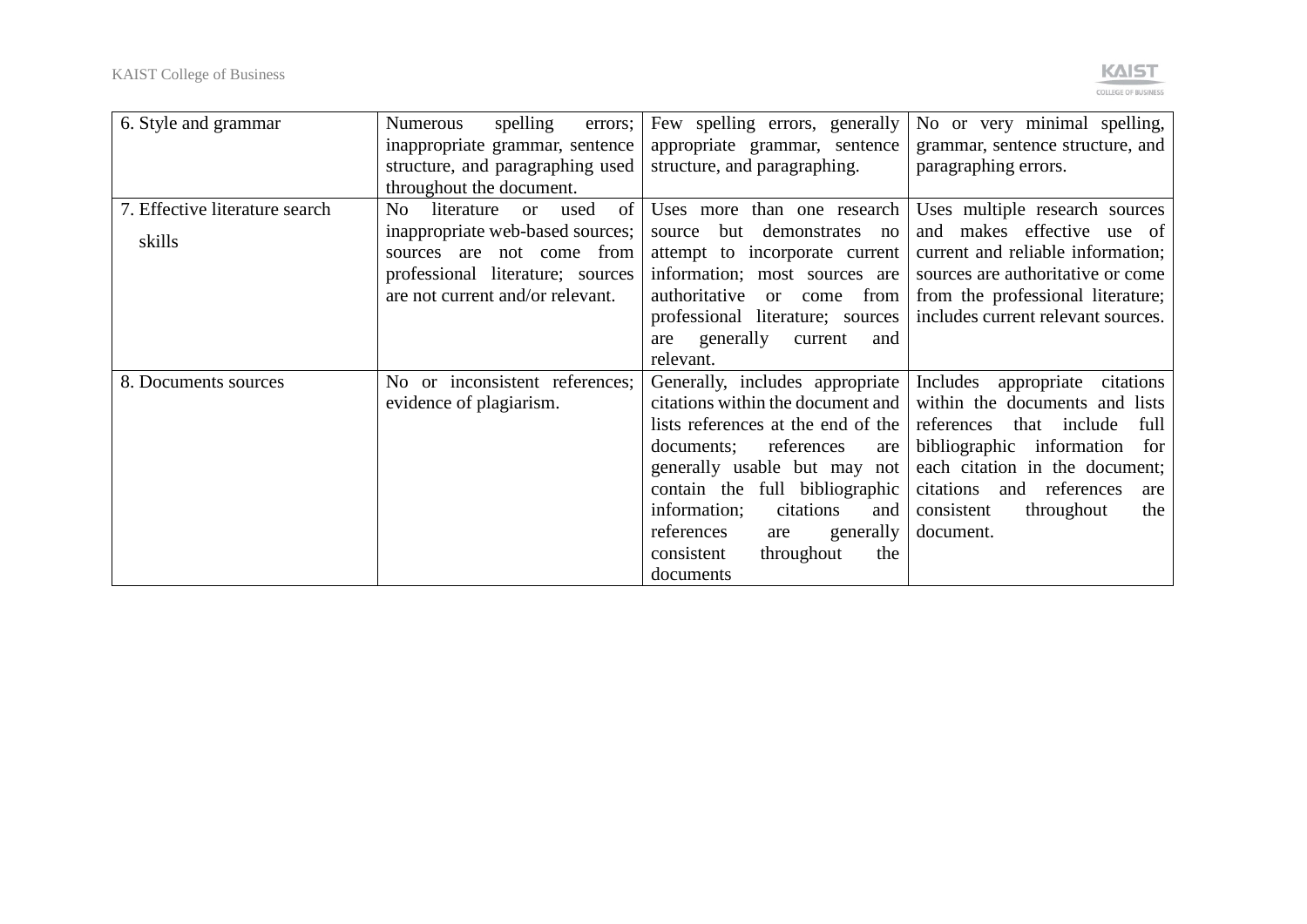and the control of the control of the control of



| L1. Communications: Our graduates will be effective communicators.                              |                                                                                                                      |                                                                                                                                                                                                              |                                                                                                                                                                                                             |  |  |
|-------------------------------------------------------------------------------------------------|----------------------------------------------------------------------------------------------------------------------|--------------------------------------------------------------------------------------------------------------------------------------------------------------------------------------------------------------|-------------------------------------------------------------------------------------------------------------------------------------------------------------------------------------------------------------|--|--|
| L12. Our students will deliver effective presentation accompanied with proper media technology. |                                                                                                                      |                                                                                                                                                                                                              |                                                                                                                                                                                                             |  |  |
|                                                                                                 | <b>Performance Level</b>                                                                                             |                                                                                                                                                                                                              |                                                                                                                                                                                                             |  |  |
| <b>Traits</b>                                                                                   | 1 (Fails to meet expectations)<br><b>3 (Exceeds expectations)</b><br>2 (Meets expectations)                          |                                                                                                                                                                                                              |                                                                                                                                                                                                             |  |  |
| 1. Organization                                                                                 | No opening statement or<br>irrelevant statement; Loses focus<br>more than once; does not<br>manage time effectively. | Has opening statement relevant<br>to topic, and gives outline of<br>speech; mostly organized with<br>some transitions; allows enough<br>time to deliver speech, although<br>it could have been better edited | Has a clear opening statement<br>that catches<br>audience's interest and gives<br>overview; stays focused<br>throughout. Has transition<br>statement, ties sections together;<br>effective time management. |  |  |
| 2. Quality of slides                                                                            | Sloppy and/or unprofessional;<br>may be<br>difficult to read; many slides are<br>superfluous.                        | Readable, professional,<br>appropriate number                                                                                                                                                                | Readable, professional,<br>imaginative and/or high quality<br>(without being a distraction).                                                                                                                |  |  |
| 3. Voice quality and pace                                                                       | Demonstrates one or more of the<br>following: mumbling, too soft,<br>too loud, too fast, too slow,<br>"umms."        | Can easily understand;<br>appropriate pace and volume;<br>delivery is mostly clear and<br>natural                                                                                                            | Excellent delivery;<br>conversational, modulates voice,<br>projects enthusiasm, interest,<br>confidence.                                                                                                    |  |  |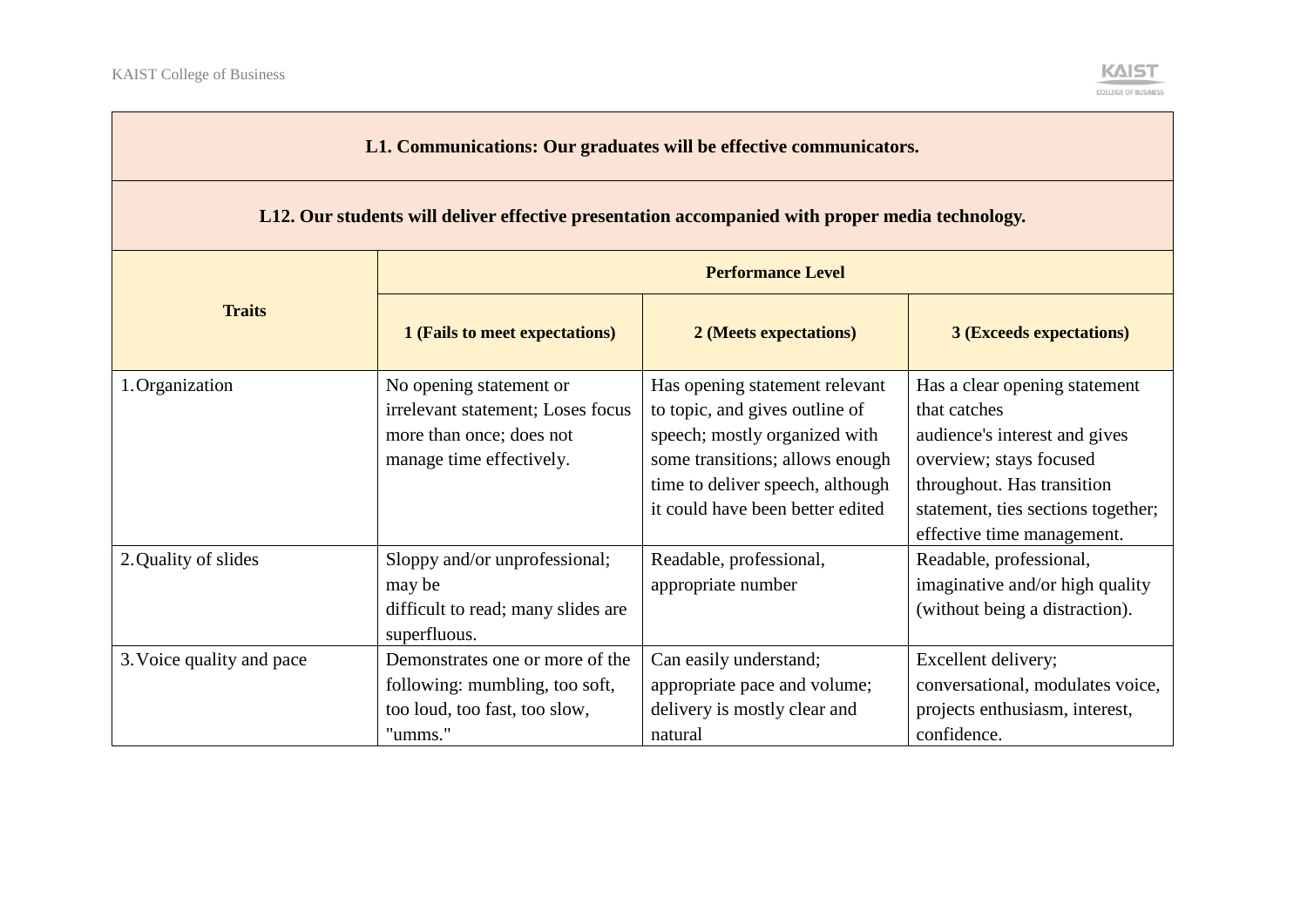

| 4. Mannerisms                | Demonstrates one or more           | No distracting mannerisms.       | Uses body language effectively  |
|------------------------------|------------------------------------|----------------------------------|---------------------------------|
|                              | distracting                        | Decent posture.                  | (and naturally) to maintain     |
|                              | mannerisms, which may include      |                                  | audience's interest             |
|                              | bad posture, shifting feet, etc.   |                                  |                                 |
| 5. Professionalism           | Makes excuses for the              | Treats audience profession-ally, | Treats audience professionally; |
|                              | presentation; word choice is not   | word choice is acceptable (does  | confident, shows command of     |
|                              | appropriate for audience;          | not use slang); keeps            | topic                           |
|                              | inappropriately informal, does     | nervousness under control        |                                 |
|                              | not stay "in role."                |                                  |                                 |
| 6. Use of media/rapport with | Relies heavily on slides or notes; | Looks at slides to keep on track | Slides are use effortlessly to  |
| audience                     | makes little eye contact;          | with presentation; appropriate   | enhance speech; speech could be |
|                              | inappropriate number of slides     | number of slides; maintains eye  | effectively delivered without   |
|                              | (too many or too few).             | contact most of the time.        | them; perfect eye contact.      |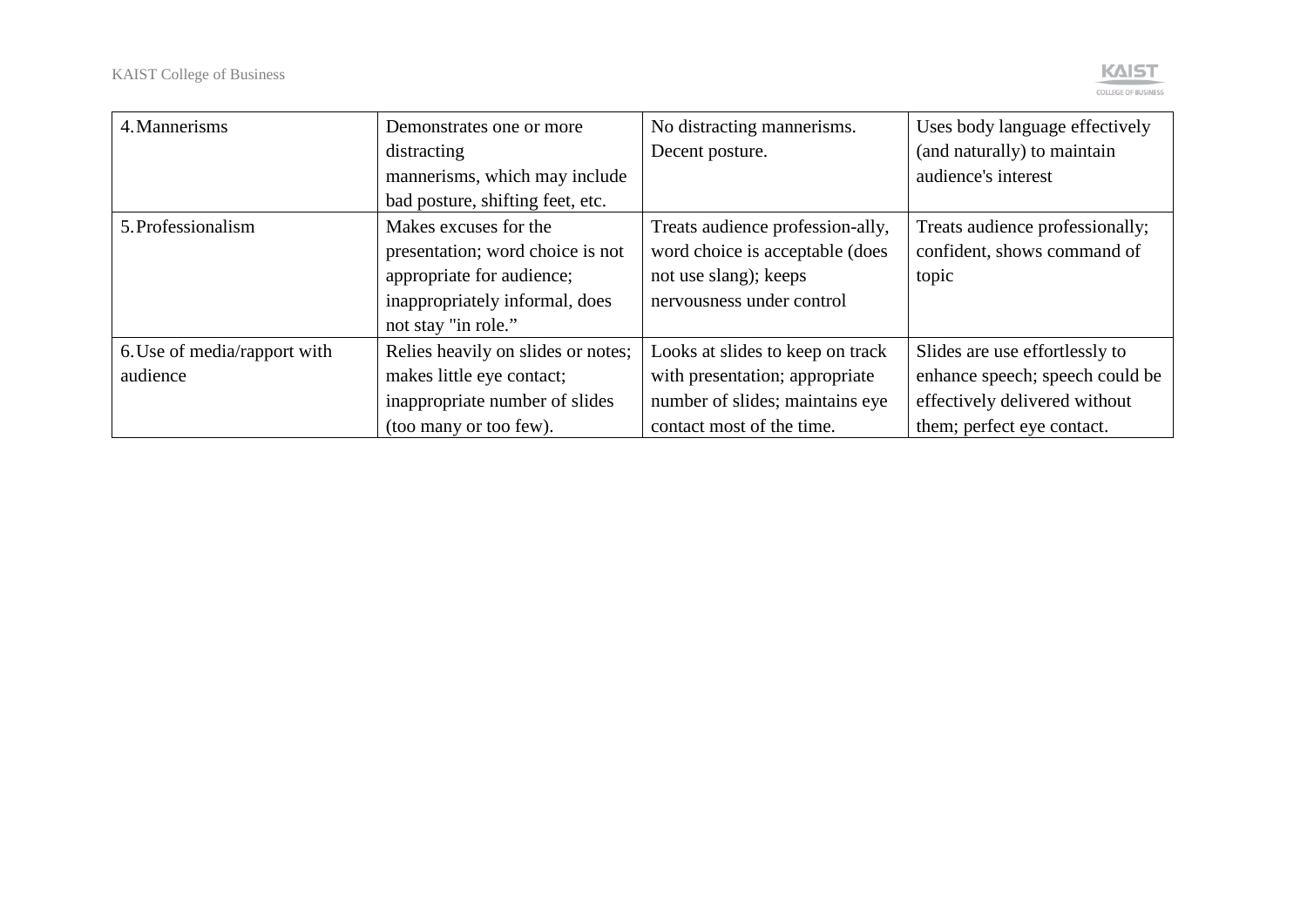

| L1. Communications: Our graduates will be effective communicators.                          |                                                                                                                                                                   |                                                                                                       |                                                                                                                     |  |
|---------------------------------------------------------------------------------------------|-------------------------------------------------------------------------------------------------------------------------------------------------------------------|-------------------------------------------------------------------------------------------------------|---------------------------------------------------------------------------------------------------------------------|--|
| L13. Our students will demonstrate effective interpersonal communication in a team setting. |                                                                                                                                                                   |                                                                                                       |                                                                                                                     |  |
| <b>Performance Level</b>                                                                    |                                                                                                                                                                   |                                                                                                       |                                                                                                                     |  |
| <b>Traits</b>                                                                               | 1 (Fails to meet expectations)                                                                                                                                    | 2 (Meets expectations)                                                                                | <b>3 (Exceeds expectations)</b>                                                                                     |  |
| 1. Commitment                                                                               | Seems reluctant to engage fully<br>in discussions and task<br>assignments                                                                                         | Consistently demonstrates<br>commitment to the project by<br>being prepared for each group<br>meeting | Follows up on ideas and<br>suggestions from previous<br>meetings and reports findings to<br>the group               |  |
| 2. Balance between task and<br>interpersonal relations                                      | Focuses exclusively on task to<br>be accomplished without regard<br>to team member or focuses<br>exclusively on interpersonal<br>relations without regard to task | Balances the need for task<br>accomplishment with the needs<br>of individuals in the group            | Volunteers to assist others and<br>shares information openly                                                        |  |
| 3. Contributions                                                                            | Does not offer ideas or<br>suggestions that contribute to<br>problem solving                                                                                      | Frequently offers helpful ideas<br>or suggestions                                                     | Listens actively and shows<br>understanding by paraphrasing<br>or by acknowledging and<br>building on others' ideas |  |
| 4. Stays on track                                                                           | Takes the group off track by<br>initiating conversations or<br>discussions unrelated to the task                                                                  | Introduces suggestions and ideas<br>that are relevant to the task                                     | Uses tact and diplomacy to alert<br>group that focus has strayed<br>from the task at hand                           |  |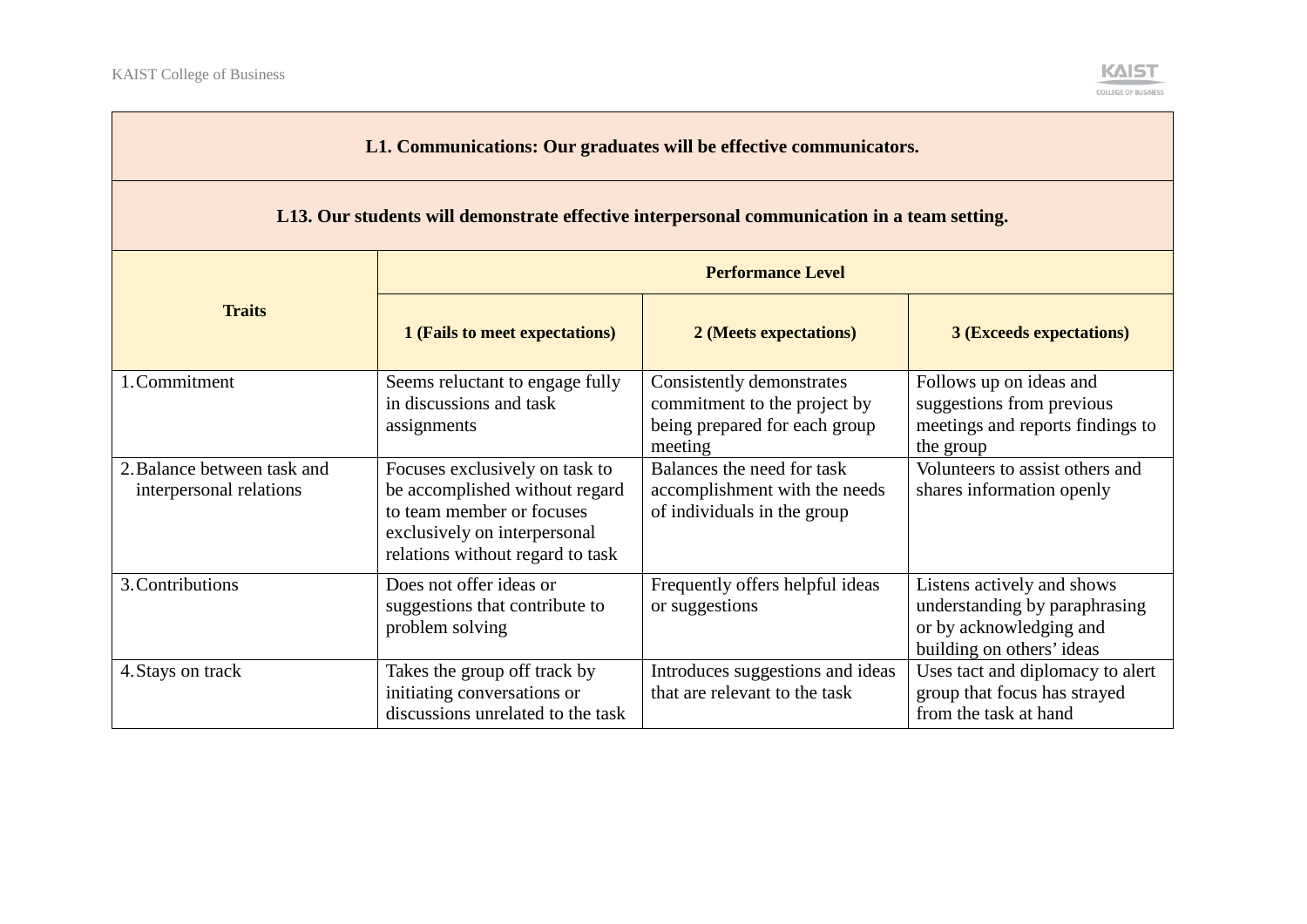| L2. Analytical Thinking: Our graduates will command analytical thinking in solving complex financial decision-making problems. |                                                                                                         |                                                                                                                                             |                                                                                                              |
|--------------------------------------------------------------------------------------------------------------------------------|---------------------------------------------------------------------------------------------------------|---------------------------------------------------------------------------------------------------------------------------------------------|--------------------------------------------------------------------------------------------------------------|
| L21. Our students will have basic quantitative skills for research                                                             |                                                                                                         |                                                                                                                                             |                                                                                                              |
|                                                                                                                                | <b>Performance Level</b>                                                                                |                                                                                                                                             |                                                                                                              |
| <b>Traits</b>                                                                                                                  | 1 (Fails to meet expectations)                                                                          | 2 (Meets expectations)                                                                                                                      | <b>3 (Exceeds expectations)</b>                                                                              |
| 1. Logic and organization                                                                                                      | Arguments are poorly organized,<br>do not flow well, and are hard to<br>follow.                         | Most but not all of the arguments<br>are well organized, flow<br>logically, and are easy to follow.                                         | All arguments are well<br>organized, flow logically, and<br>are easy to follow.                              |
| 2 Basic quantitative concepts<br>and issues                                                                                    | Basic quantitative concepts and<br>issues are not identified or they<br>are identified inappropriately. | Appropriately addresses most of<br>the key basic quantitative<br>concepts and issues but omits or<br>identifies a few of the minor<br>ones. | Appropriately addresses all key<br>basic quantitative concepts and<br>issues and most of the minor<br>ones.  |
| 3. Application of quantitative<br>tools for research                                                                           | Misuses quantitative analysis<br>tools, concepts, and techniques                                        | Appropriately quantitative<br>analysis tools, concepts, and<br>techniques                                                                   | Shows strong understanding and<br>application of quantitative<br>analysis tools, concepts, and<br>techniques |
| 4. Consistent conclusions                                                                                                      | No or very weak connection<br>between analysis and<br>conclusions                                       | Reasonable connection between<br>analysis and conclusions; there<br>may be minor inconsistencies                                            | Very strong connection between<br>analysis and conclusions; there<br>are no inconsistencies.                 |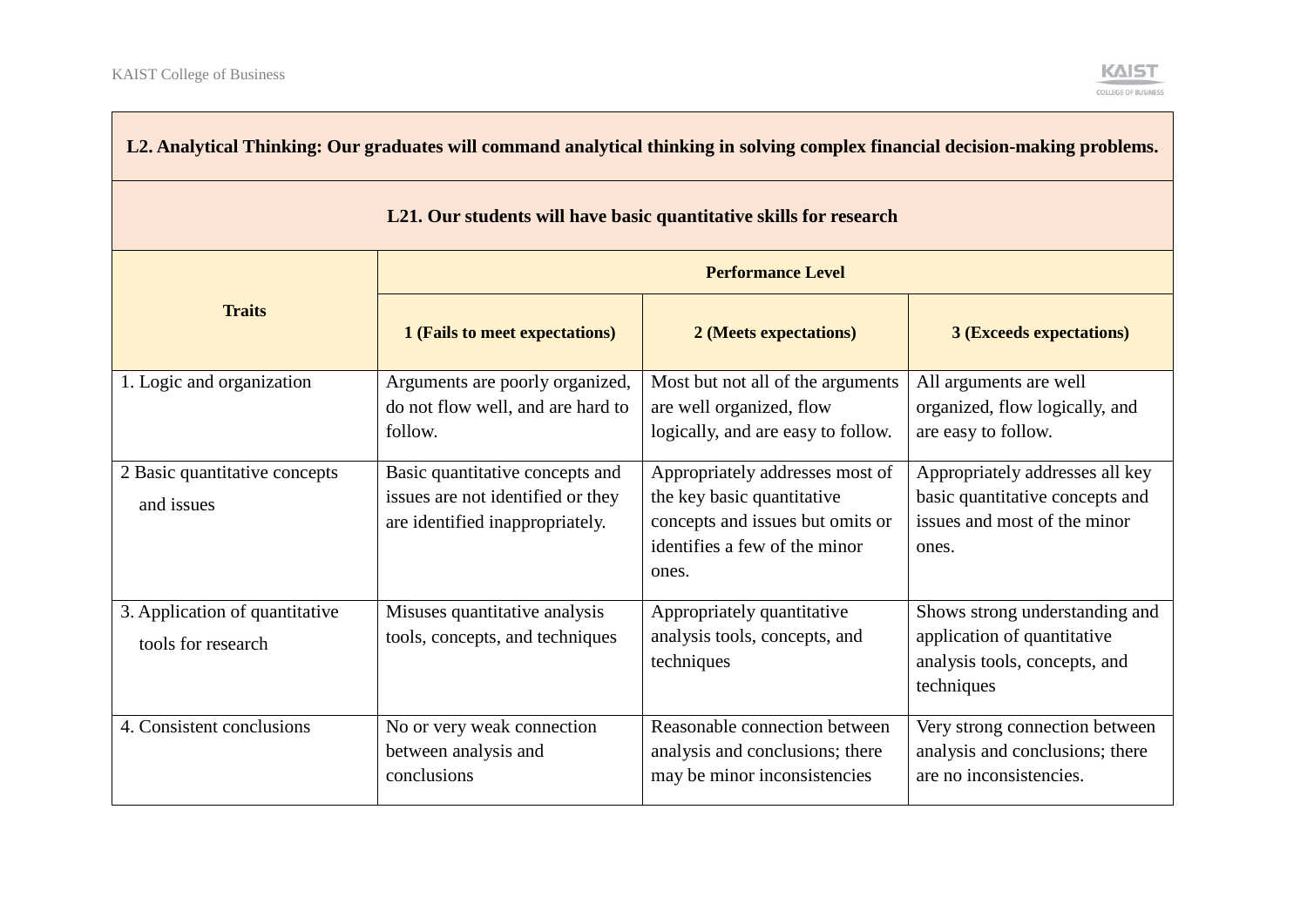

# **L2. Analytical Thinking: Our graduates will command analytical thinking in solving complex financial decision-making problems.**

| L22. Our students will use appropriate quantitative analytical techniques to identify problems in finance and develop a solution. |                                                                                                                     |                                                                                                                       |                                                                                                                                                            |  |
|-----------------------------------------------------------------------------------------------------------------------------------|---------------------------------------------------------------------------------------------------------------------|-----------------------------------------------------------------------------------------------------------------------|------------------------------------------------------------------------------------------------------------------------------------------------------------|--|
|                                                                                                                                   | <b>Performance Level</b>                                                                                            |                                                                                                                       |                                                                                                                                                            |  |
| <b>Traits</b>                                                                                                                     | 1 (Fails to meet expectations)                                                                                      | 2 (Meets expectations)                                                                                                | <b>3 (Exceeds expectations)</b>                                                                                                                            |  |
| 1. Quantitative knowledge                                                                                                         | Shows little understanding of<br>quantitative knowledge                                                             | Shows solid understanding of<br>quantitative knowledge                                                                | Shows through grasp of<br>quantitative knowledge                                                                                                           |  |
| 2. Application of quantitative<br>analytical Tools                                                                                | Misuses quantitative analysis<br>tools, concepts, and techniques                                                    | Appropriately quantitative<br>analysis tools, concepts, and<br>techniques                                             | Shows strong understanding and<br>application of quantitative<br>analysis tools, concepts, and<br>techniques                                               |  |
| 3. Application of financial<br>analysis                                                                                           | Fails to incorporate financials<br>into case analysis or shows only<br>limited attempts to understand<br>financials | Shows knowledge of ratios and<br>trend analysis; demonstrates<br>understanding of firm's financial<br>standing        | Applies ratios and trend analysis<br>to develop sound judgments<br>about company situation and<br>prospects; presents financial<br>analysis professionally |  |
| 4. Identification of case<br>problems/issues                                                                                      | Neglects to identify case issues;<br>recounts facts of case with little<br>analysis                                 | Clearly identifies the key issues<br>in the case and demonstrates<br>understanding of company's<br>decision situation | Develops a well-integrated<br>statement of the complex issues<br>of the case and demonstrates<br>understanding of situation                                |  |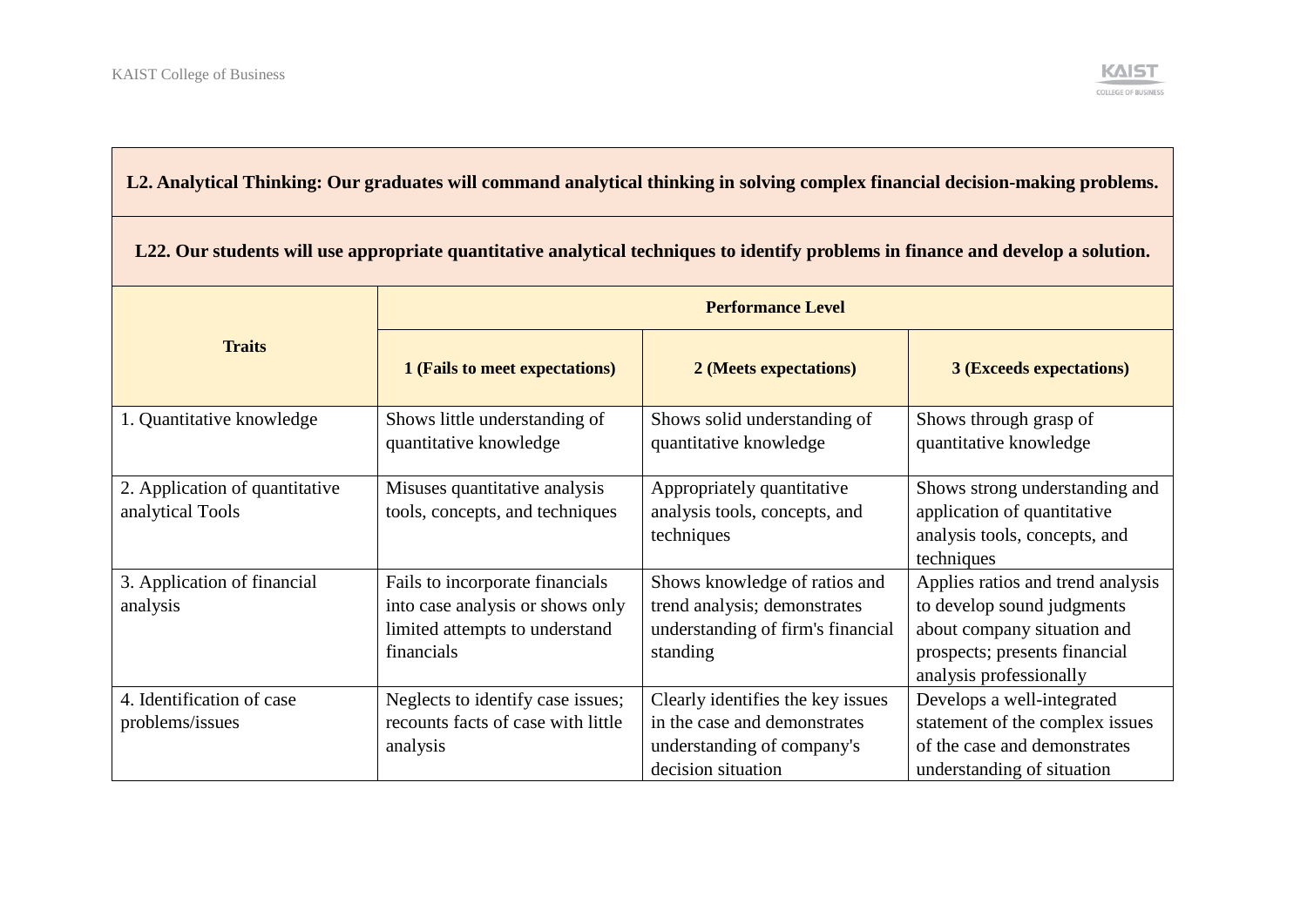

| 5. Generation of alternatives | Identifies weak or infeasible       | Generates 2 or 3 feasible          | Develops 2 or 3 insightful          |
|-------------------------------|-------------------------------------|------------------------------------|-------------------------------------|
|                               | alternatives with little attention  | alternatives for resolving the key | alternatives for resolving the      |
|                               | to case issues                      | issues of the case                 | issues; offers specificity and      |
|                               |                                     |                                    | originality                         |
| 6. Recommendations            | Offers weak recommendations         | Provides well-reasoned             | Integrates alternatives into a      |
|                               | or pays                             | recommendations that follow        | well-developed action plan;         |
|                               | little attention to addressing case | from the preceding analysis and    | offers specificity, priorities, and |
|                               | <i>issues</i>                       | clearly address case issues; no    | sequencing of actions               |
|                               |                                     | surprises                          |                                     |
| 7. Solutions                  | Shows little attention to           | Provides good arguments backed     | Provides strong rationale and       |
|                               | presenting sound arguments or       | up with                            | convincing arguments backed up      |
|                               | backing up ideas with analysis;     | quantitative knowledge, analysis,  | with                                |
|                               | offers "I think" statements         | and persuasive rationale           | quantitative knowledge, analysis,   |
|                               |                                     |                                    | and persuasive rationale            |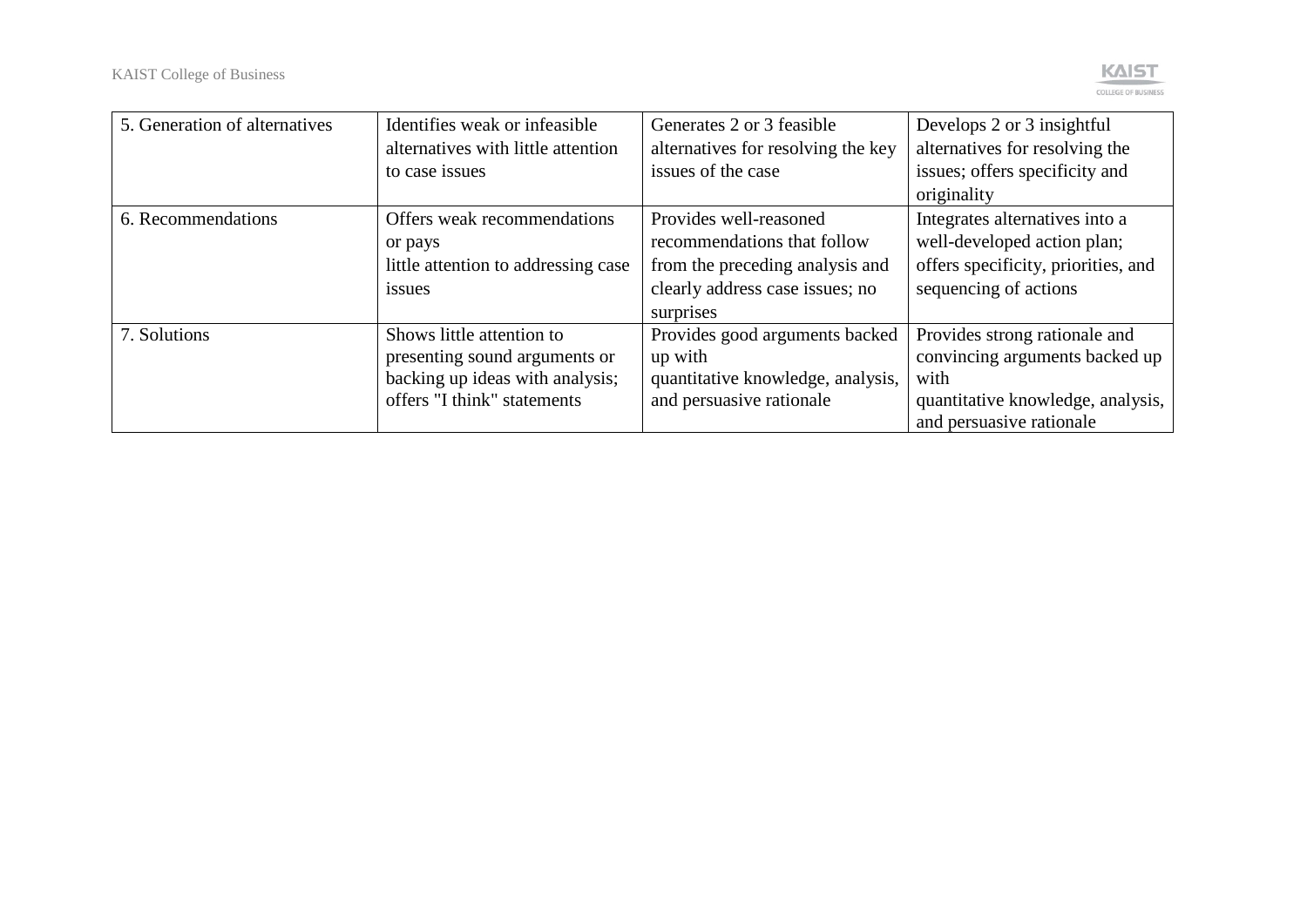

#### **L3. Global Perspective: Our graduates will have a global perspective.**

#### **L31. Our student will understand global business issues and relate current issues to emerging business opportunities.**

|                                                            | <b>Performance Level</b>                                                                                                               |                                                                                                                       |                                                                                                                       |
|------------------------------------------------------------|----------------------------------------------------------------------------------------------------------------------------------------|-----------------------------------------------------------------------------------------------------------------------|-----------------------------------------------------------------------------------------------------------------------|
| <b>Traits</b>                                              | 1 (Fails to meet expectations)                                                                                                         | 2 (Meets expectations)                                                                                                | <b>3 (Exceeds expectations)</b>                                                                                       |
| 1. Understanding of global issues                          | No or incomplete understanding<br>of some or all of the following<br>relevant global issues: economic,<br>cultural, legal, demographic | Some understanding of most of<br>the relevant issues                                                                  | Clear and detailed understanding<br>of relevant issues                                                                |
| 2. Analysis of global issues                               | No analysis of impact of relevant<br>global issues; erroneous analysis<br>of impact                                                    | Some analysis of impact of<br>global issues; some inaccuracies<br>in analysis                                         | Clear, accurate and detailed<br>analysis of impact of relevant<br>global issues                                       |
| 3. Application of analysis to<br>global business situation | No application of analysis to<br>specific global business<br>situation; incorrect conclusions<br>or recommendations made.              | Some application of analysis to<br>specific global business<br>situation, weak conclusions or<br>recommendations made | Clear application of analysis to<br>global business situation; valid<br>conclusions and good<br>recommendations given |
| 4. Cultural differences                                    | Fails to adjust for cultural<br>differences                                                                                            | Some consideration given to<br>cultural differences                                                                   | Extensive consideration given to<br>cultural differences, including<br>appropriate modification of<br>communication   |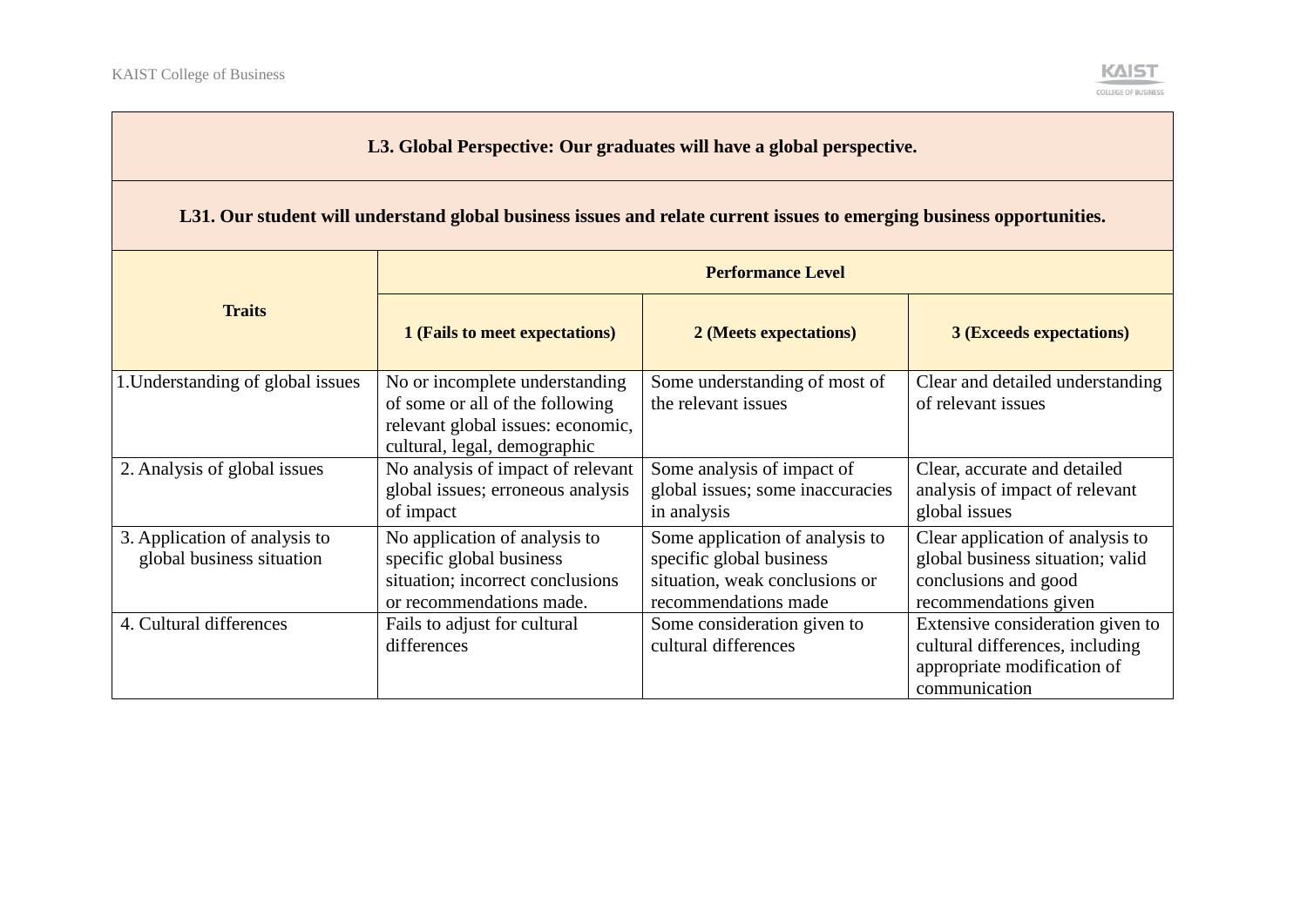

| L3. Global Perspective: Our graduates will have a global perspective.                                  |                                                                                                                        |                                                                                                                       |                                                                                                                      |  |
|--------------------------------------------------------------------------------------------------------|------------------------------------------------------------------------------------------------------------------------|-----------------------------------------------------------------------------------------------------------------------|----------------------------------------------------------------------------------------------------------------------|--|
| L32. Our students will have command of business English or other language of global financial markets. |                                                                                                                        |                                                                                                                       |                                                                                                                      |  |
|                                                                                                        | <b>Performance Level</b>                                                                                               |                                                                                                                       |                                                                                                                      |  |
| <b>Traits</b>                                                                                          | 1 (Fails to meet expectations)                                                                                         | 2 (Meets expectations)                                                                                                | <b>3 (Exceeds expectations)</b>                                                                                      |  |
| 1. Knowledge                                                                                           | A few of the required elements<br>(vocabulary, structures, and/or<br>cultural<br>context) are complete and<br>correct. | Some of the required elements<br>(vocabulary, structures, and/or<br>cultural<br>context) are complete and<br>correct. | Most of the required elements<br>(vocabulary,<br>structure, and/or cultural<br>context) are complete and<br>correct. |  |
| 2. Comprehension                                                                                       | The response shows little<br>understanding of main ideas<br>and/or details.                                            | The response shows some<br>understanding of main ideas and<br>details.                                                | The response for the most part<br>shows understanding of main<br>ideas and most<br>details.                          |  |
| 3. Communication                                                                                       | The communication skills and<br>strategies are minimally evident,<br>appropriate, and/or correct.                      | The communication skills and<br>strategies are somewhat<br>complete, appropriate and/or<br>correct.                   | The communication skills and<br>strategies are mostly complete,<br>appropriate and correct.                          |  |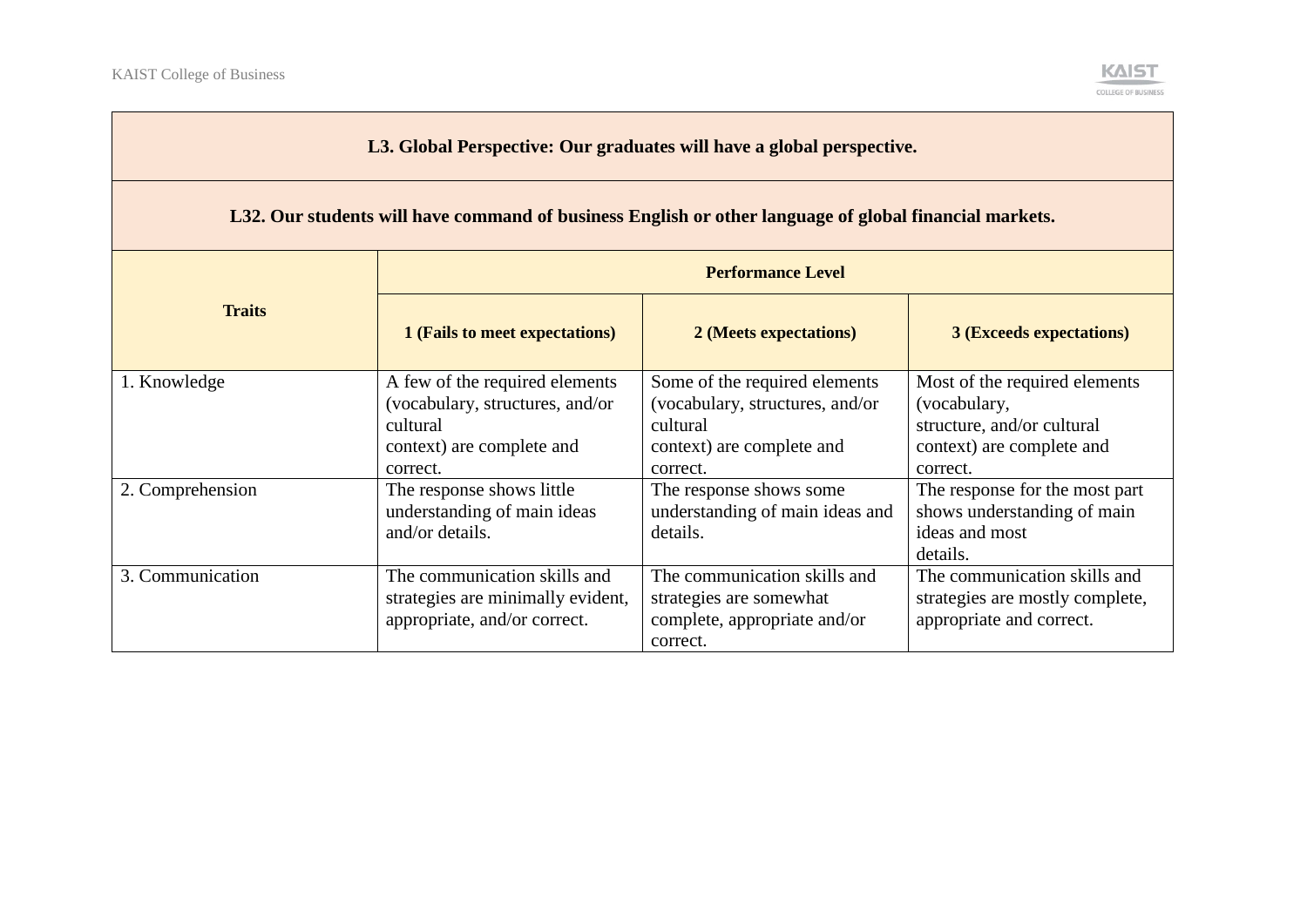

| L3. Global Perspective: Our graduates will have a global perspective.<br>L33. Our students will be able to network and collaborate with global business leaders. |                                                                                   |                                                                                 |                                                                                |  |  |  |
|------------------------------------------------------------------------------------------------------------------------------------------------------------------|-----------------------------------------------------------------------------------|---------------------------------------------------------------------------------|--------------------------------------------------------------------------------|--|--|--|
| <b>Performance Level</b>                                                                                                                                         |                                                                                   |                                                                                 |                                                                                |  |  |  |
| <b>Traits</b>                                                                                                                                                    | 1 (Fails to meet expectations)                                                    | 2 (Meets expectations)                                                          | <b>3 (Exceeds expectations)</b>                                                |  |  |  |
| 1. Understanding of global<br>finance systems                                                                                                                    | Somewhat understands global<br>finance systems and major<br>financial instruments | Mostly understands global<br>finance systems and major<br>financial instruments | Fully understands global finance<br>systems and major financial<br>instruments |  |  |  |
| 2. Global mannerisms                                                                                                                                             | Somewhat understands global<br>mannerisms and cultural<br>differences             | Mostly understands global<br>mannerisms and cultural<br>differences             | Fully understands global<br>mannerisms and cultural<br>differences             |  |  |  |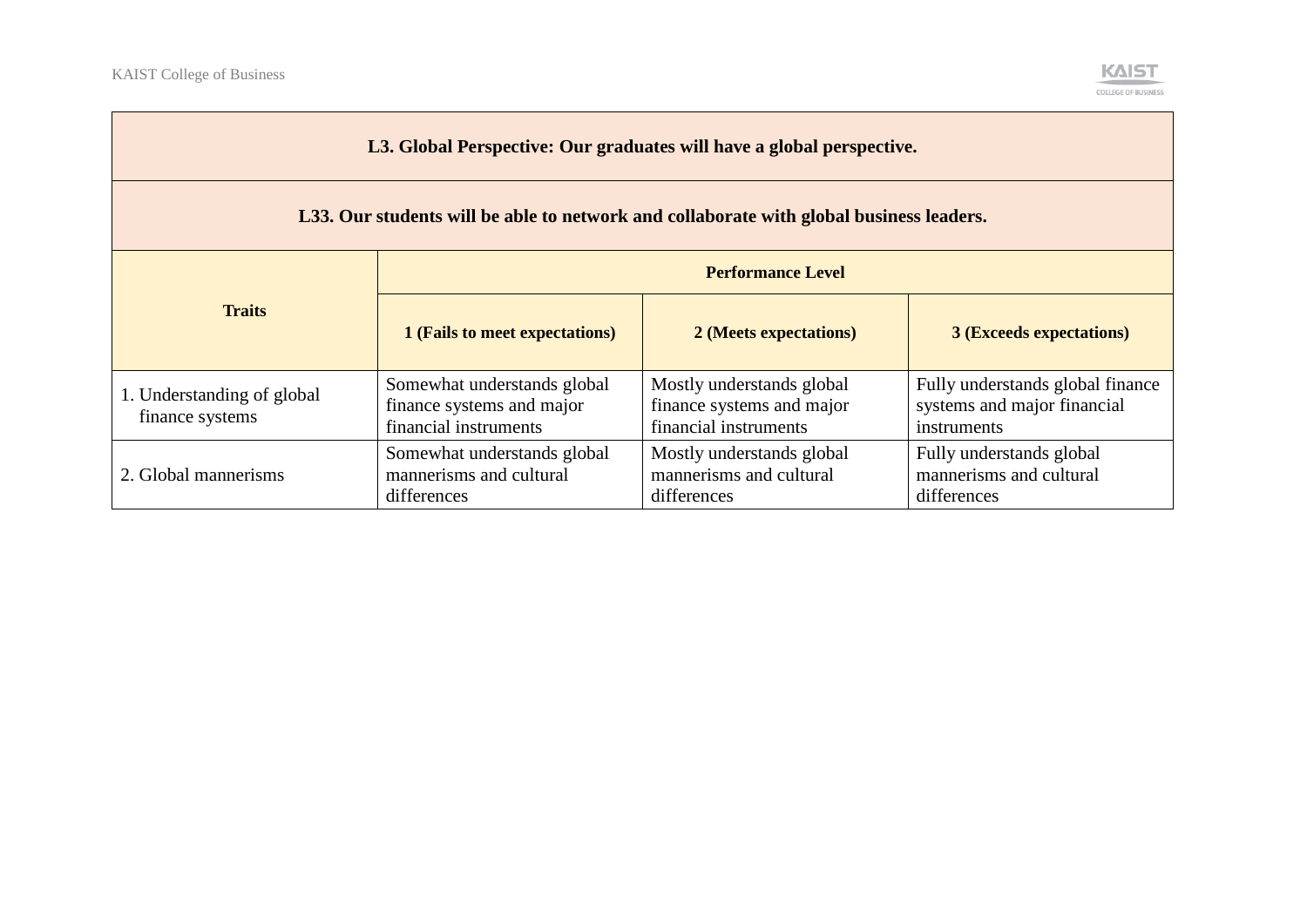

| L4. Ethically Conscious Reasoning: Our graduates will understand the gravity of ethical behavior and corporate social<br>responsibility.             |                                                                                                                  |                                                                                                                        |                                                                                                                           |  |  |  |
|------------------------------------------------------------------------------------------------------------------------------------------------------|------------------------------------------------------------------------------------------------------------------|------------------------------------------------------------------------------------------------------------------------|---------------------------------------------------------------------------------------------------------------------------|--|--|--|
| L41. Our student will identify ethical issues in financial services industry and be able to recognize and evaluate alternative<br>courses of action. |                                                                                                                  |                                                                                                                        |                                                                                                                           |  |  |  |
|                                                                                                                                                      | <b>Performance Level</b>                                                                                         |                                                                                                                        |                                                                                                                           |  |  |  |
| <b>Traits</b>                                                                                                                                        | 1 (Fails to meet expectations)                                                                                   | 2 (Meets expectations)                                                                                                 | <b>3 (Exceeds expectations)</b>                                                                                           |  |  |  |
| 1. Identifies ethical issues                                                                                                                         | Has a vague idea of what<br>ethnical issues are and is<br>uncertain what must be decided                         | Identifies ethnical issues,<br>including pertinent facts, and<br>ascertains what must be decided                       | Describes ethnical issues in<br>detail having gathered pertinent<br>facts. Ascertains exactly what                        |  |  |  |
|                                                                                                                                                      | in individual or business<br>behavior                                                                            | in individual or business<br>behavior                                                                                  | must be decided in individual or<br>business behavior                                                                     |  |  |  |
| 2. Stakeholders Consideration                                                                                                                        | Fails to recognize all<br>stakeholders or explores<br>consequences and<br>threats/opportunities<br>ineffectively | Recognizes stakeholders and<br>explores some of the<br>consequences and<br>threats/opportunities fairly<br>effectively | Recognizes all stakeholders and<br>fully<br>explores consequences and<br>threats/opportunities                            |  |  |  |
| 3. Options development                                                                                                                               | Failed to identify all of the<br>relevant and practical options                                                  | Identified most of the relevant<br>practical options, but<br>overlooked some related<br>conceptual problems and issues | Correctly identified all of the<br>relevant practical options and all<br>of the related conceptual<br>problems and issues |  |  |  |
| 4. Options Evaluation                                                                                                                                | Failed to provide weightings of<br>various ethical and social<br>arguments and reasons                           | Provided some evaluation of<br>ethical and social reasons and<br>arguments, but overlooked                             | Provided appropriate and<br>defensible evaluations for all<br>relevant arguments noting                                   |  |  |  |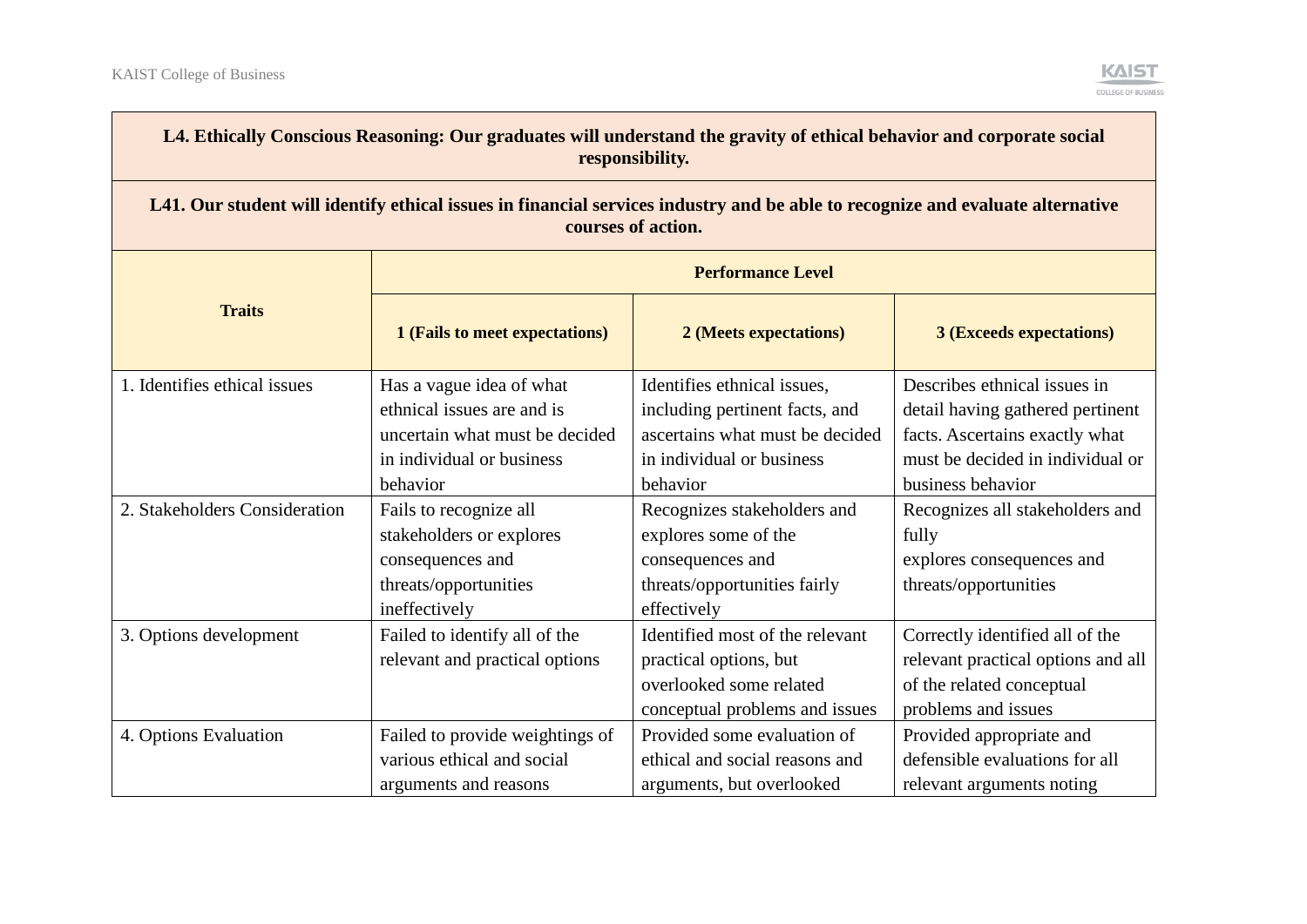

|                        |                                                                                      | important factual or logical<br>errors in some reasons                                | wherever necessary factual<br>assumptions, logical errors, or<br>conceptual confusions.                                                                                       |
|------------------------|--------------------------------------------------------------------------------------|---------------------------------------------------------------------------------------|-------------------------------------------------------------------------------------------------------------------------------------------------------------------------------|
| 5. Decision and Action | Has difficulty identifying and<br>appropriate course of action<br>from among options | Formulates an implementation<br>plan that delineates the<br>execution of the decision | Formulates an implementation<br>plan that delineates the<br>execution of the decision and<br>that evidences a thoughtful<br>reflection on the benefits and<br>risks of action |